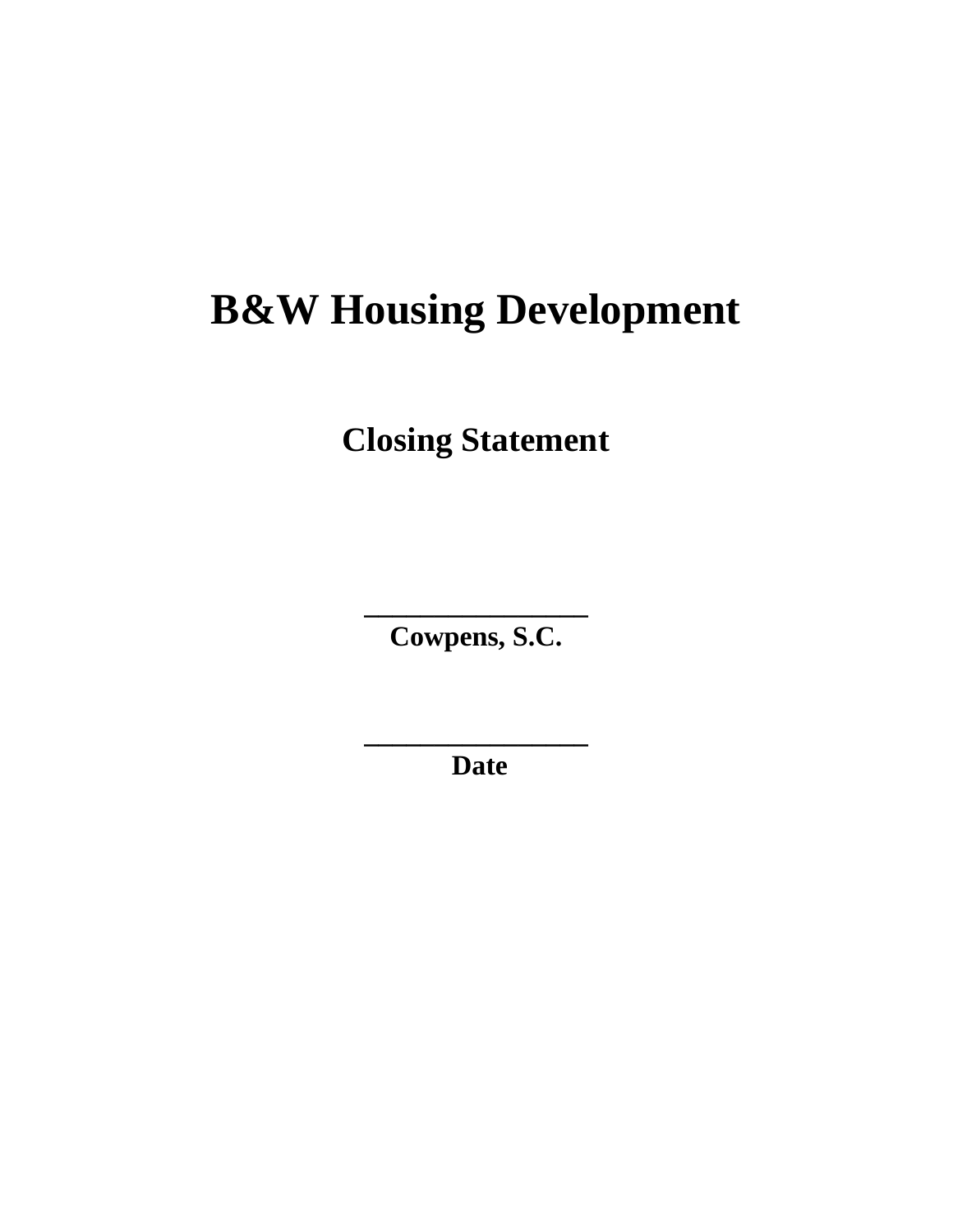### B&W Housing Development, LLC **P.O.Box 1260 Cowpens, S.C. 29330 864 463-2244 closing statement for in-house closing**

PURCHASER: SELLING DATE: SELLER: B&W Housing Development CLOSING DATE: LOCATION: CITY : Cowpens IN HOUSE CLOSING: NO ATTORNEY STATE: S.C. 29330

TODAY'S DATE:

LOAN FROM: Owner-Financing

|                        | <b>PURCHASER</b><br><b>CHARGE</b> | <b>CREDIT</b> | <b>SELLER</b><br><b>CHARGE CREDIT</b> |    |
|------------------------|-----------------------------------|---------------|---------------------------------------|----|
| <b>SALES PRICE</b>     | \$                                |               |                                       | \$ |
| TRUST DEPOSIT          |                                   | \$            | \$                                    |    |
| <b>OWNER FINANCING</b> |                                   | \$            | \$                                    |    |
| <b>TOTAL</b>           | \$                                | \$            | \$                                    | \$ |

SIGNATURE OF PURCHASER

SIGNATURE OF SELLER(S)

B&W Housing Development, LLC

SIGNATURE OF N0TARY

Kim Hall -Commission Expires 05/26/26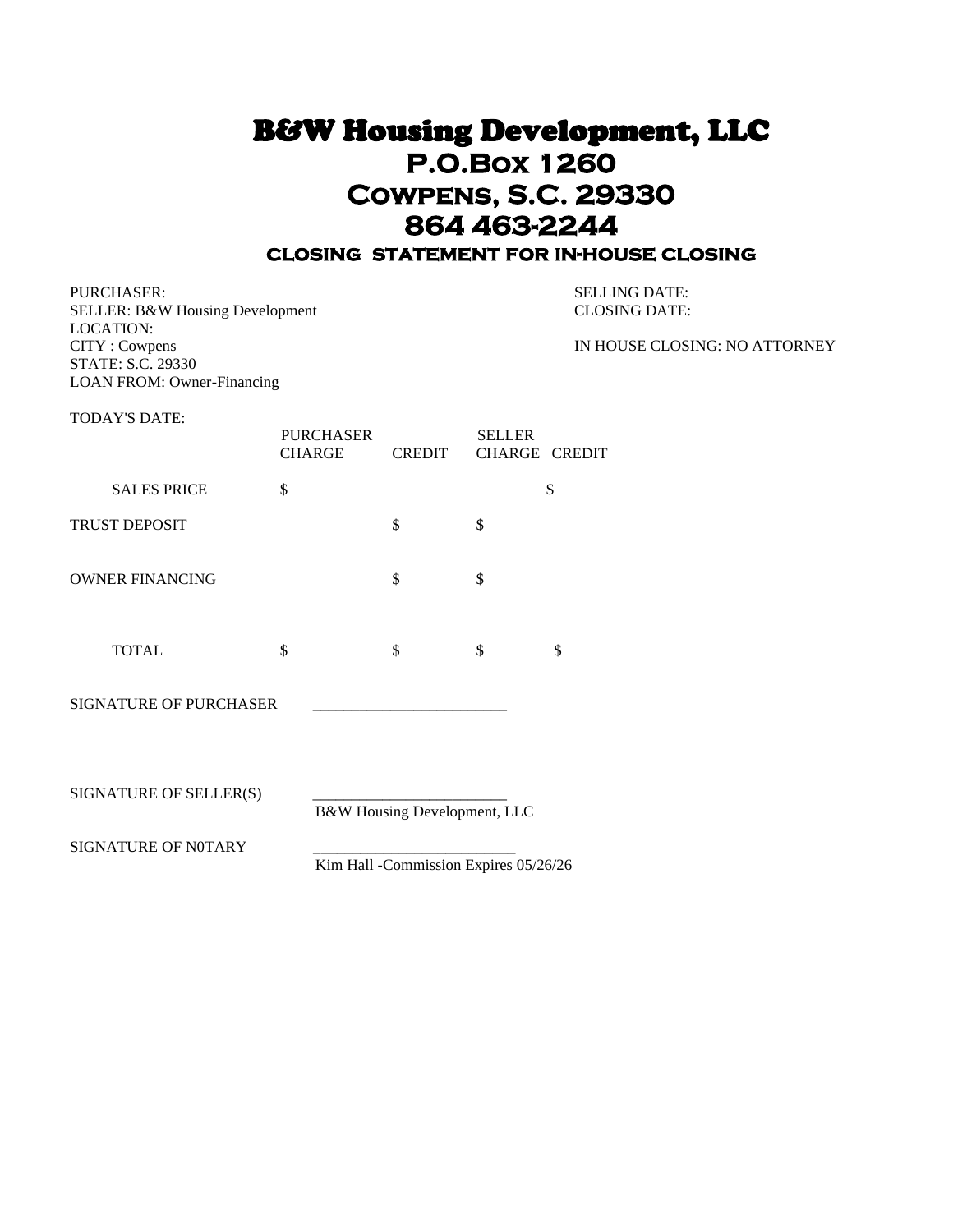Purchaser's Address: \_\_\_\_\_\_\_\_\_\_\_\_\_\_ Tax Payer B&W Housing Dev.

Cowpens, S.C. 29330 P.O. Box 1260 Cowpens S.C.29330

STATE OF SOUTH CAROLINA )

COUNTY OF CHEROKEE  $\qquad$ 

) CONTRACT FOR DEED

B&W Housing Development, LLC hereinafter called "Seller," hereby agrees to sell to, **\_\_\_\_\_\_\_\_\_\_\_\_**, hereinafter called "Purchaser," and Purchaser hereby agrees to purchase from Seller, subject to the terms and conditions herein contained for a purchase price of Thousand and /100 (\$\_\_\_\_\_\_\_\_\_\_\_\_) Dollars, the following property (hereinafter sometimes called the "Premises"), to wit:

 **All that certain piece, parcel or lot of land, with improvements thereon, lying, situated in the County of Cherokee, State of South Carolina, \_\_\_\_\_\_\_\_\_\_\_\_\_\_\_\_\_, Cowpens** S.C. being known as Lot No. \_\_\_\_\_\_\_\_\_\_\_\_\_\_\_\_, containing \_\_\_\_\_AC more or less. **This parcel, being a part of the division of the property as shown on a plat of \_\_\_\_\_\_\_\_\_\_\_\_, Phase \_\_, Section No.\_\_\_\_, for B&W Enterprises by John Robert Jennings, PLS. , filed in the Clerk of Court, Cherokee County, S.C. Together with interest in the \_\_\_\_\_\_\_\_\_\_\_\_\_\_ Home, manufactured home, located**  on said lot, Vin#

- **1.** PAYMENT OF PURCHASE PRICE. The agreed purchase price is \_\_\_\_\_\_\_\_\_\_\_ Thousand and No/100 **(\$\_\_\_\_\_\_\_.00)** Dollars, which Purchaser agrees to pay Seller as follows:
- (a) Nonrefundable down payment of \_\_\_\_\_\_\_\_\_\_ Thousand  $(\$$  \_\_\_\_\_\_.00) Dollars paid on \_\_\_\_\_\_\_\_\_\_\_\_\_\_\_\_\_.

**(b)** The balance of \_\_\_\_\_\_\_\_\_\_\_\_Thousand and No/100 **(\$\_\_\_\_\_\_.00)** Dollars, with interest accruing thereon from the date hereof at the rate of Eight and one half **(8.5%)** percent per annum, in \_\_\_\_\_\_\_\_\_\_\_\_\_\_\_\_ **(\_\_\_\_\_)** consecutive monthly installments of principal and interest, each in the amount of \_\_\_Hundred \_\_\_\_\_\_ \_\_\_\_ and \_\_/100 **(\$\_\_\_\_\_\_\_)** Dollars, commencing **\_\_\_\_\_\_\_\_\_\_\_, 2016** and thereafter continuing on the **\_\_\_\_\_\_ day** of each successive month thereafter until paid in full. All such payments shall be paid by Purchaser to Seller on the \_\_\_\_\_\_ \_\_\_\_\_\_ **(\_\_\_\_\_ )** day of each month as aforesaid, but if the Seller has not received the payment by close of business on the \_\_\_\_\_\_\_\_\_\_\_\_ (**\_\_\_)** day of each month for which it is due and owing, there shall be added a late charge of ten **(10%)** percent **(\$\_\_\_\_\_\_)** of the payment added. If payment is not received in thirty **(30)** days an additional ten **(10%)** percent late fee will be added. This will continue until all payments are current. No exceptions.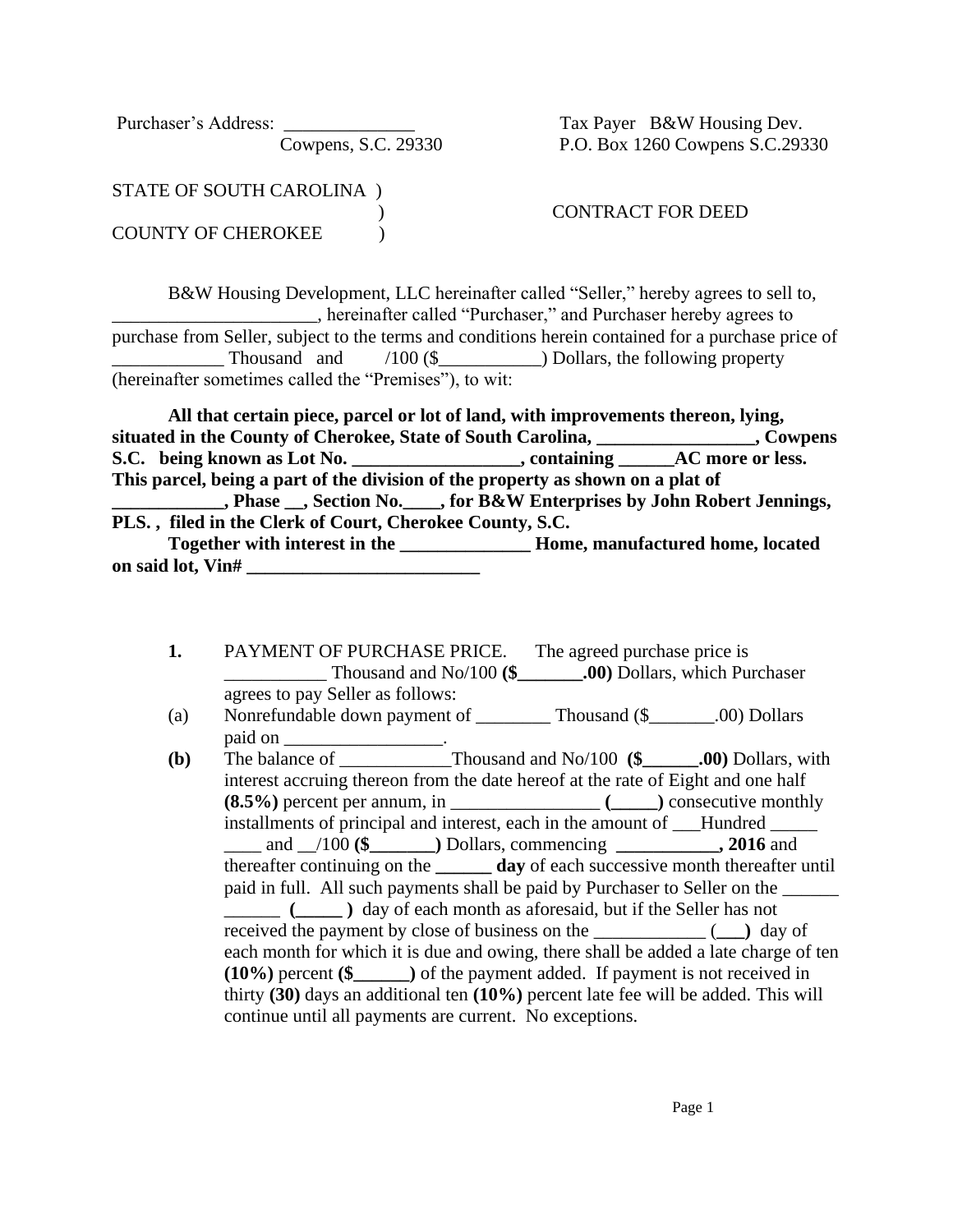#### **2.** GENERAL CONDITIONS. Purchaser further agrees to the following conditions

and terms;

- (a) To keep the premises properly maintained and in good order and condition and not permit nor commit any damage to be done or major repairs or remodeling without the express consent of the Seller,
- (b) Seller to be responsible for the payment of all taxes, assessments or other charges which may be levied or assessed against the Premises, as well as all fire insurance on the property with Seller listed as insured; Purchaser shall be fully responsible for all such expenses relative to the property as they come due and failure to pay upon request shall constitute a default hereunder;
- (c) To not lease or rent or deliver possession and control of the property to any other persons without the express written consent of the Seller; and
- (d) Purchaser acknowledges that they will be fully and completely responsible for the payment of all sewers, water, gas and electricity and other utility charges made in connection with their use and occupancy of the property and the improvements thereon.

**3.** SURVEY MATTERS, RESTRICTIONS, AND EASEMENTS. Purchaser acknowledges that the property is sold subject to:

- (a) All easements, setback lines and other matters appearing on the plat of the property referred to in this Contract;
- (b) Any and all other easements and conditions of public record, including but not limited to community restrictions recorded in the RMC office, known as "Guidelines for Living", book 00219, page 00114. These Guidelines continue for as long as the Purchaser owns the property.

**4.** POSSESSION AND ENJOYMENT. Purchaser shall be entitled to hold possession and enjoy the Premises unless and until there is a default under this Contract.

**5.** TIME IS OF THE ESSENCE- CONSEQUENCES OF DEFAULT. It is agreed that should Purchaser at any time be in default in the payment of any amount due hereunder for a period of more than thirty (30) days after written notice thereof and demand for compliance has been made by Seller upon Purchaser, Seller shall have the right to retake possession of the Premises immediately and terminate this Contract. In such event, Purchaser agrees to peacefully surrender possession of the Premises, returning said Premises to the Seller in good and suitable condition, reasonable wear and tear expected. In the event of such default and subsequent failure to cure such default after the written notice as aforesaid, Purchaser agrees that any and all amounts which have been previously paid to the Seller under this Contract shall be **FORFEITED AND RETAINED BY THE SELLER AS LIQUIDATED DAMAGES** , and Seller shall have no further duty or obligation to account to the Purchaser for such amounts, but Purchaser shall have no further liability to Seller so long as Purchaser has otherwise complied with the terms and conditions of this Contract. Seller shall not be required to give Purchaser written notice of default more than three (3) times during the term hereof, and upon the fourth  $(4<sup>th</sup>)$  or subsequent default Seller may pursue his remedies hereunder immediately and without written notice to Purchaser. In the event after default Purchaser shall fail and refuse to voluntarily vacate the property in good condition, Purchaser shall be liable to Seller for reasonable attorney's fees of not less than fifteen (15%) percent of the amount due and owning and costs incurred in the enforcement of Seller's rights.

**6.** TRANSFER OF LEGAL TITLE BY DEED. At the time that Purchaser shall pay to Seller the entire purchase price and all interest due, Seller shall deliver to Purchaser a General Warranty Deed to the property with deed stamps attached and in statutory form, free and clear of all liens and encumbrances, except as to those items set forth in Paragraph 3 above.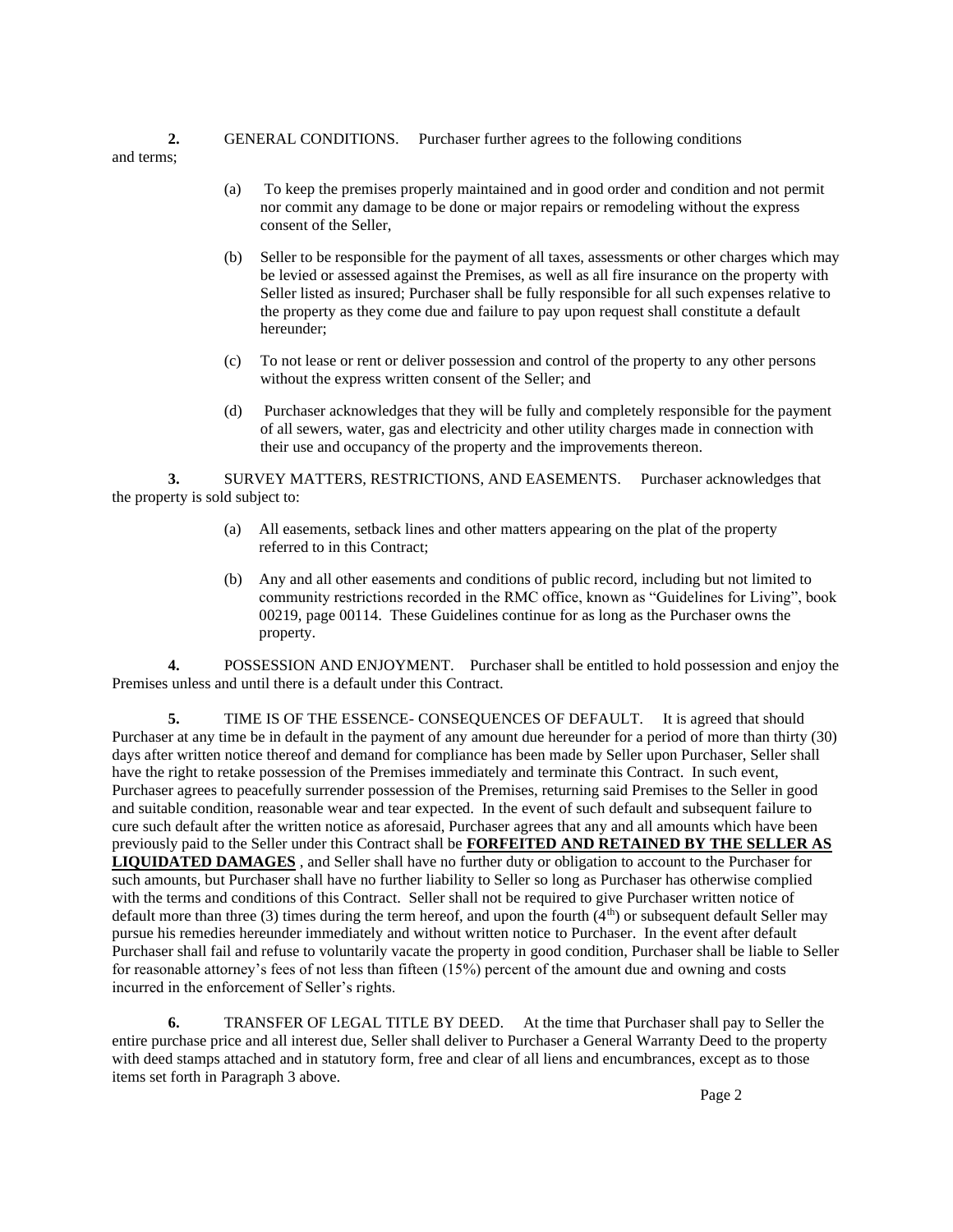**7.** PROPERTY PURCHASED "AS IS". The Purchaser acknowledges that the property is being purchased in its present condition and that Seller shall not be obligated to make any repairs or further maintenance on the property. **Therefore, the Purchaser acknowledges that the property is being purchased in "AS** IS" **condition and without warranty, express or implied**. Purchaser acknowledges that they have made all inspection of the property as they deem necessary, and that they are aware of the nature and condition of the property, and that the property is accepted by them.

**8.** PROPERTY AND CASUALTY INSURANCE. The Seller will, at all times, maintain fire and and liability insurance upon the property. The Seller will be financially responsible for the cost of all insurance coverage on said home and property. The deductible of \$2,500.00 due to the insurance company will be paid by Seller. Purchaser must provide binder copy of renters' insurance to cover any animals on the property before the animals are allowed on said property.

**9.** TAXES AND ASSESSMENTS. Seller is responsible for all taxes on property.

**10.** PURCHASER CANNOT SELL PROPERTY. Purchaser may not assign and/or delegate this Contract to any other Purchaser or sell the property in any manner whatsoever without the prior written consent of the Seller. Any such failure to obtain written consent shall give the Seller the option of declaring all amounts due and payable under this Contract immediately. If Seller does accelerate the indebtedness, Purchaser shall have no more than thirty (30) days to pay such accelerated balance, and if same is not paid, Seller may retake the property immediately and all amounts theretofore paid shall be forfeited and retained by the Seller as liquidated damages and/or considered as rental payment.

**11.** NOTICES. All notices to the Purchaser shall be binding and effective if addressed to the Purchaser at the property mailing address and mailed by regular mail to such address. Personal delivery may be substituted for mailing.

#### **12.** MISCELLANEOUS.

- (a) The parties acknowledge that this Contract for Deed constitutes the sole and final agreement between the parties. No other promises or agreement shall be of any force or effect unless placed in writing and signed by the same parties hereto. This Contract shall be binding upon the parties to this Contract and their respective heirs, executors, administrators, successors, and assigns.
- (b) The parties acknowledge that they have each read and reviewed this Contract for Deed in its entirety. Purchaser acknowledges having been given a copy of this Contract prior to the time that it is signed and having an adequate opportunity to seek legal advice and counsel concerning it.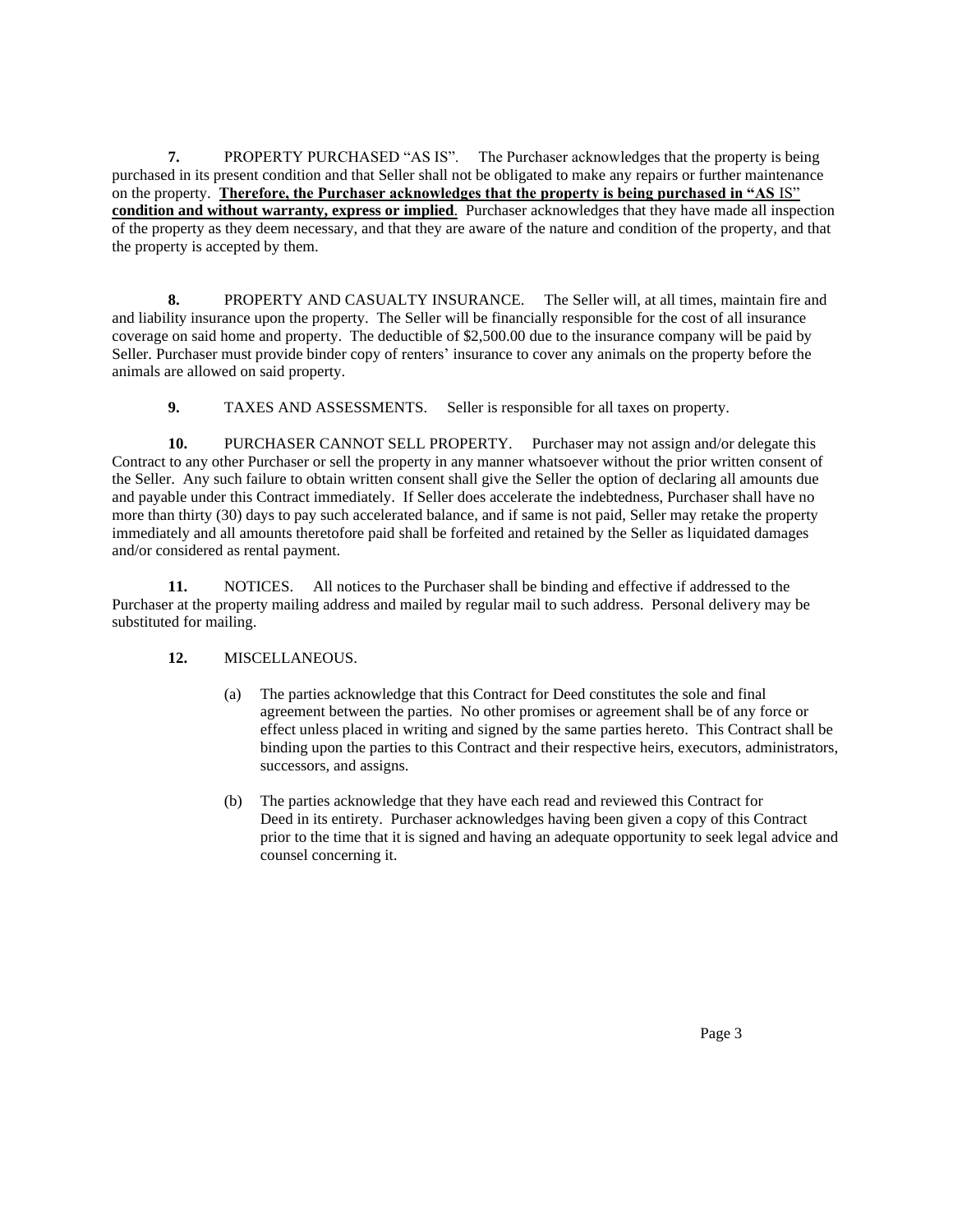### IN THE WITNESS WHERE, the parties have set their hands and seal this  $\Box$  day of  $\Box$

**As to Purchaser:**

| <b>Witness</b>                 | Date | Purchaser                                                | Date |
|--------------------------------|------|----------------------------------------------------------|------|
| As to Seller:                  |      |                                                          |      |
| <b>Witness</b>                 | Date | <b>B&amp;W Housing Development, LLC</b><br><b>Seller</b> | Date |
| <b>STATE OF SOUTH CAROLINA</b> |      |                                                          |      |
| <b>COUNTY OF CHEROKEE</b>      |      | <b>PROBATE</b>                                           |      |

PERSONALLY, APPEARED before me, the undersigned witness, and made oath that he/she saw the withinnamed, B&W Housing Development, LLC, and \_\_\_\_\_\_\_\_\_\_\_\_\_\_\_\_\_\_\_ sign, seal, and as his/her act deliver the within Contract for Deed; and that he/she with the other witness subscribed above witnessed the execution thereof.

 $\frac{1}{2}$  , and the set of the set of the set of the set of the set of the set of the set of the set of the set of the set of the set of the set of the set of the set of the set of the set of the set of the set of the set

**WITNESS MY HAND AND OFFICIAL SEAL This \_\_\_\_\_\_\_\_day of \_\_\_\_\_\_\_\_\_\_\_\_\_\_\_\_\_\_\_\_**

**\_\_\_\_\_\_\_\_\_\_\_\_\_\_\_\_\_\_\_\_\_\_\_\_\_\_\_\_\_\_\_\_\_\_\_\_\_\_\_ NOTARY PUBLIC FOR SOUTH CAROLINA** My Commission Expires: 05/26/26

Witness (Not Notary)

Page 4